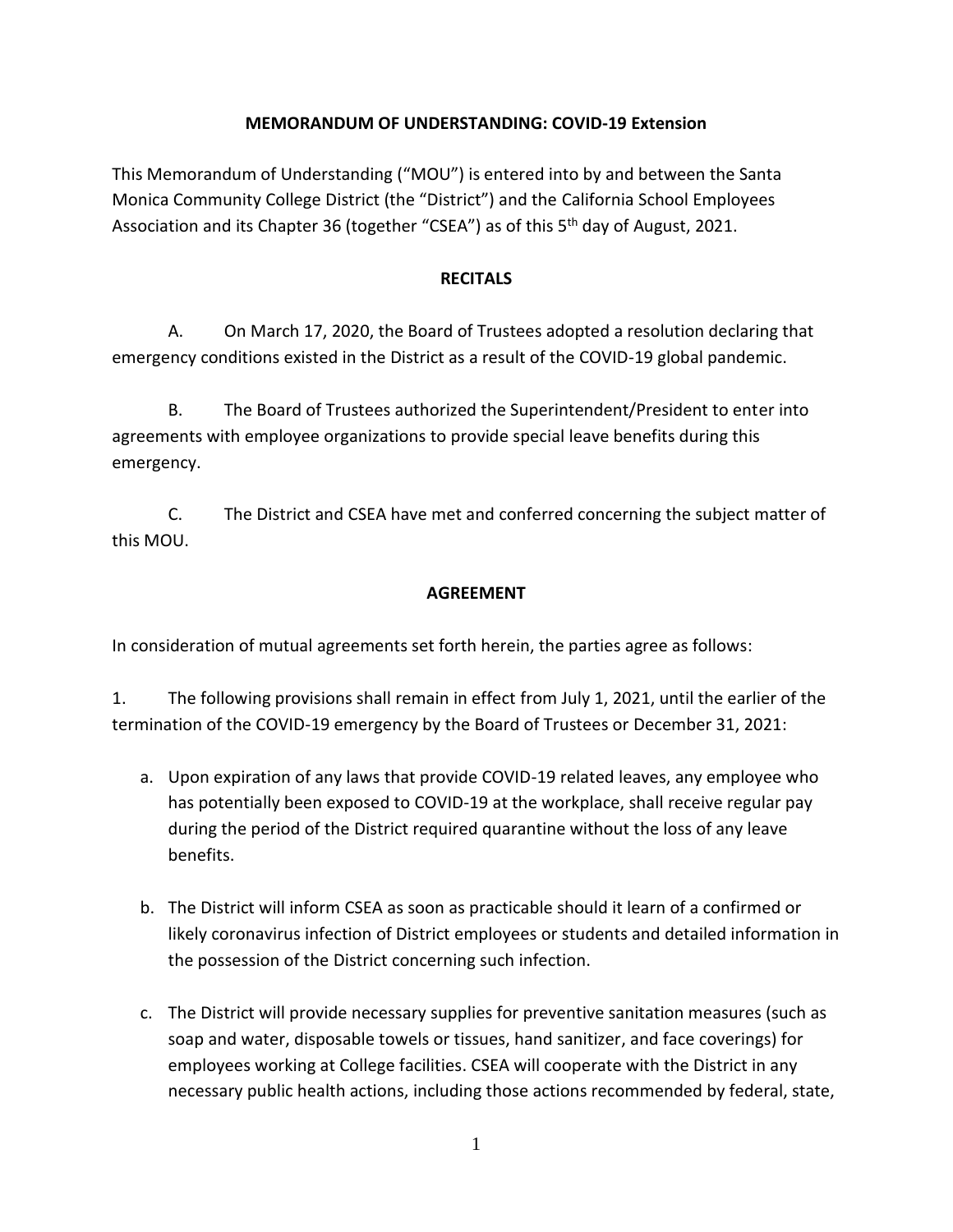and local Department of Public Health and Cal-OSHA regulations (approved June 17, 2021).

- d. Classified employees are reminded of their duty to do assigned work absent reasonable fears for their health or safety (that is, to grieve assignments rather than refuse them absent evidence that the assigned task puts their own health or another's health at risk). Employees are strongly encouraged to report unsafe working conditions to their immediate supervisor, if appropriate, as well as CSEA and Human Resources Department.
- e. To provide employees with maximum opportunities to telework, the parties agree as follows during the period of any Temporary Telework Agreement:
	- i. No employee shall suffer the loss of a stipend or pay differential because they have requested a change in hours or workdays that would not require such a stipend or pay differential.
	- ii. The District shall not be required to pay a stipend or pay differential to an employee who has requested and been approved for a temporary change in hours or workdays to better accommodate their ability to telework.
- f. To provide employees with maximum opportunities to flex their schedules, the parties agree as follows during the period of any temporary alternative work arrangement entered into on or after March 17, 2020:
	- i. No employee shall suffer the loss of a stipend or pay differential because they have requested a change in hours or workdays that would not require such a stipend or pay differential.
	- ii. The District shall not be required to pay a stipend or pay differential to an employee who has requested and been approved for a change in hours or workdays to better accommodate their ability to work.
- g. The District shall have a plan in place to comply with Labor Code Section 230.8 for classified employees who are parents to deal with a childcare provider or school emergency caused by coronavirus-related closure in conformity with Labor Code section 230.8.

2. The District will inform CSEA as soon as practicable with respect to any of the following: